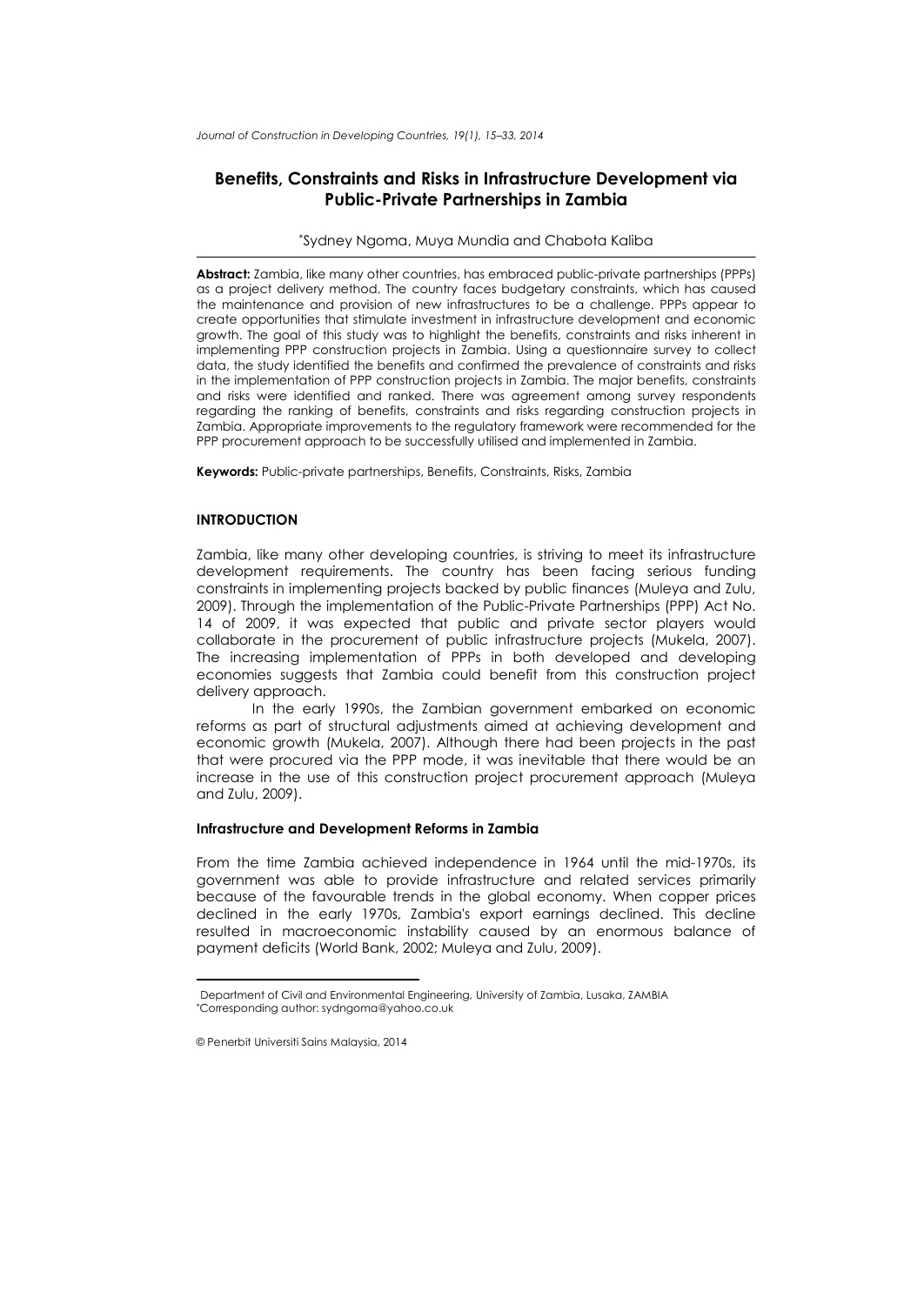In the early 1990s, the Zambian government initiated economic reforms that led to liberalisation and a market driven economy. The privatisation of government owned enterprises was one of the primary actions taken during this period. Despite the reforms, the government remained responsible for providing infrastructure and related services (Mukela, 2007).

Mukela (2007) stated that in 2004, the government of Zambia recognised the need to provide infrastructure and other public services through PPPs. Although various forms of PPPs had been implemented previously, there was no structured legal policy framework at the national level. As such, a number of challenges, primarily relating to contractual obligations, were experienced in the implementation of PPP infrastructure projects. The PPP option provided a more appropriate compromise that allowed the government to maintain statutory and regulatory oversight on the nation's assets while allowing the private sector to provide resources and a more efficient management of the delivery of infrastructural projects. Henceforth, the government of Zambia actively engaged the private sector on issues affecting the nation's economic development (Zambia Development Agency, 2010).

## **Infrastructure Deficit**

The need for initiatives to increase investments in infrastructure to support economic growth in the Common Market for Eastern and Southern Africa and the Southern Africa Development Community (SADC) has been acknowledged by governments in the region. For example, the Zambian government has demanded SADC member countries to re-double their trans-boundary infrastructure investment efforts to support regional economic growth and integration (*Times of Zambia*, 2008).

Table 1 provides the implementation of PPP projects in the SADC region, with South Africa having implemented the largest number of projects between 1990 and 2009; Zambia only had six PPP projects within the same period (Muleya and Zulu, 2009). The table indicates that Zambia did not extensively explore this option of infrastructure development and, hence, had the potential to attract private sector investments. With the enactment of the PPP Act No. 14 of 2009, a gateway was opened for the private sector to consider collaborating with governments in infrastructure development.

Infrastructure provision, including services such as water and sewage treatment, energy, transport, information and communication technology, logistics and financial services, is particularly important to the facilitation of trade and the maintenance of public health (Grimsey and Lewis, 2002). These types of infrastructural services are generally less available in Sub-Saharan countries compared to other regions of the world (Hammami, Ruhashyankiko and Yehoue, 2006). However, they are needed more in this revenue-constrained region (Grimsey and Lewis, 2002). Table 2 identifies priority areas for infrastructure investment in Zambia. The government has been looking at private partners to fund the identified projects (Mashamba, 2009).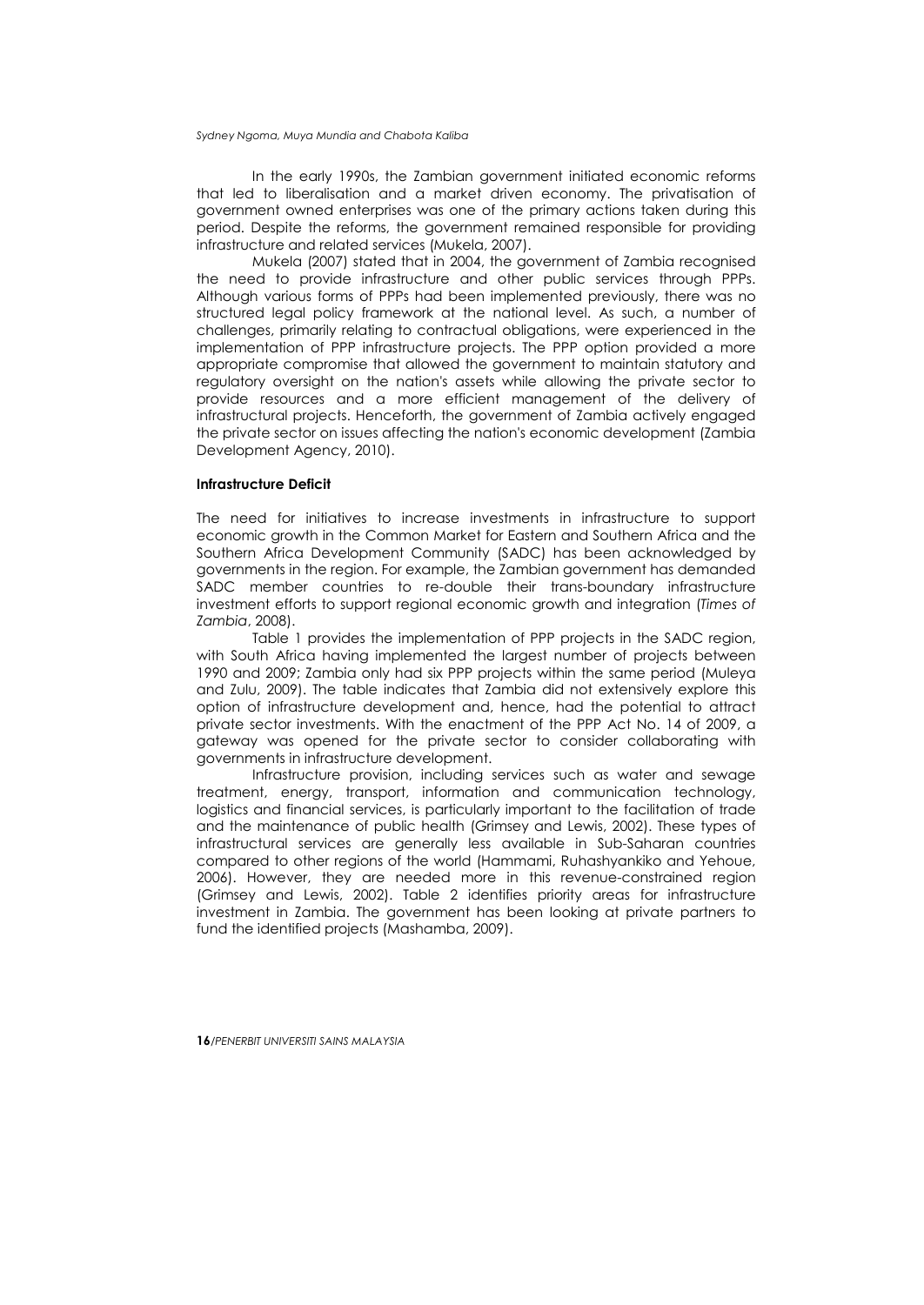| Country <sup>1</sup> | <b>GNI</b> | No. of PPP Projects | Total Investment (USD Million) <sup>2</sup> |
|----------------------|------------|---------------------|---------------------------------------------|
| South Africa         | 5390       | 32                  | 25341                                       |
| Tanzania             | 350        | 21                  | 2115                                        |
| Mozambique           | 340        | 15                  | 2241                                        |
| <b>Mauritius</b>     | 5450       | 11                  | 549                                         |
| Madagascar           | 280        | 9                   | 216                                         |
| <b>DRC</b>           | 130        | 7                   | 915                                         |
| Malawi               | 170        | 6                   | 133                                         |
| Zambia               | 630        | 6                   | 944                                         |
| Zimbabwe             |            | 5                   | 841                                         |
| Namibia              | 3230       | 5                   | 104                                         |
| Angola               | 180        | 5                   | 834                                         |
| Lesotho              | 1030       | 3                   | 114                                         |
| Seychelles           | 8650       | 3                   | 94                                          |
| <b>Botswana</b>      | 590        | $\overline{2}$      | 247                                         |
| Swaziland            | 2430       |                     | 53                                          |

Table 1. Comparative Data of PPPs in SADC Countries

1 Selected countries

2 Estimated figures in million dollars

*Source*: Muleya and Zulu (2009)

| Sector                                      | Projects                                                                                                                                                                                      |
|---------------------------------------------|-----------------------------------------------------------------------------------------------------------------------------------------------------------------------------------------------|
| Roads                                       | Road Sector Investment Plan (Road SIP) with a total<br>investment of USD 1.6 billion over a 10 year period (2004–<br>2013)                                                                    |
| Energy                                      | Upgrading of hydro power stations and erection of new<br>ones; Build new thermal power station in Mamba                                                                                       |
| Sports infrastructure                       | Rehabilitation of independence stadium and build a new<br>stadium in Ndola, Lusaka and Livingstone                                                                                            |
| Health                                      | New cancer research center in Lusaka and other district<br>hospitals and clinics; Nursing schools                                                                                             |
| Housing                                     | Housing project for public and private sector workers                                                                                                                                         |
| Water and sewage disposal<br>infrastructure | Rehabilitation and construction of water dams and water<br>reticulations systems                                                                                                              |
| Roads                                       | Construction of Kitwe-Chingola (52 km) and Chingola-<br>Solwezi road dual carriage ways (173 km)                                                                                              |
| Railways                                    | Construction of the Chingola-Solwezi Railway<br>link.<br>rehabilitation of the TAZARA <sup>1</sup> rail line and revamping of the<br>Nianii Commuter train system in Lusaka, the capital city |

## Table 2. Priority Areas in PPP Construction Infrastructure Investment in Zambia

(*continued on next page*)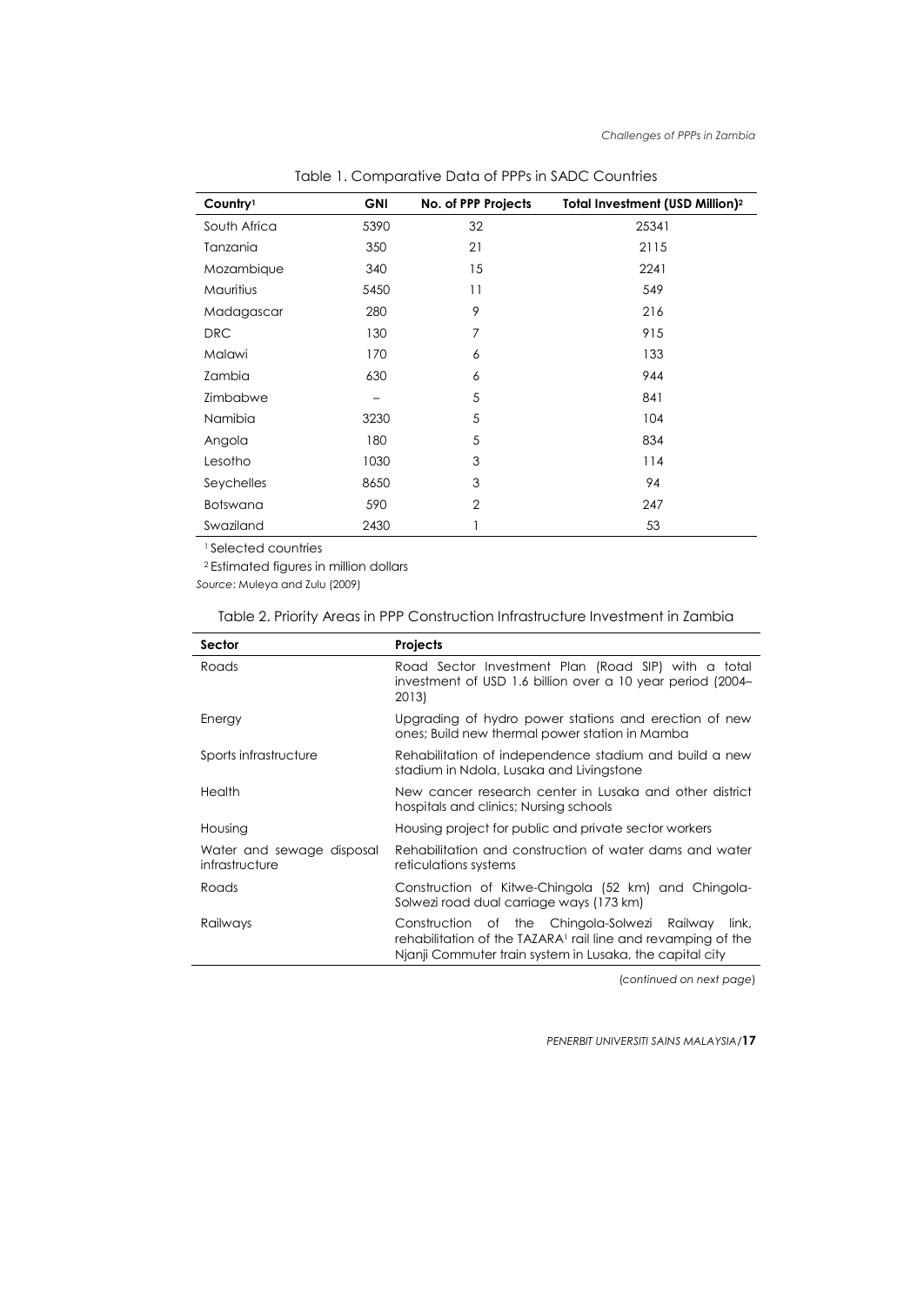| Sector                                                   | <b>Projects</b>                                                                       |
|----------------------------------------------------------|---------------------------------------------------------------------------------------|
| Border posts                                             | Construction of new border<br>posts at Nakonde,<br>Kasumbalesa and other border posts |
| International airports                                   | Upgrading of Lusaka and Livingstone International Airports <sup>2</sup>               |
| Multi-Facility Economic Zones<br>in Lusaka and Chambeshi | Construction of multi-facility economic zones in Chambeshi<br>and Lusaka South        |

1Tanzania-Zambia Railway Authority

2The names of the airports have been changed to Kenneth Kaunda and Harry Mwaanga Nkumbula International Airports respectively

*Source*: Mashamba (2009)

## **LITERATURE REVIEW**

Because the public sector's capacity to provide necessary development projects is reduced due to funding constraints, most developing countries are looking to the private sector to help deliver the required infrastructure. Fedderke and Bogetić (2006) suggested that the influence of infrastructure is both direct, through capital accumulation and indirect, through total factor productivity gains. Allard and Trabant (2007) cited a number of benefits of PPPs: higher quality, reduced cost and on time delivery, risk transfer, better private sector management experience of otherwise complex projects and private sector innovation in planning for maintenance. Bracey and Moldovan (2006) noted that the use of PPPs allows the public sector to transfer risks to the private sector. However, they also noted that the allocation of risks should be in such a way that both public and private sectors benefit from the project. The risks of PPP projects in developing countries are a major determining factor for private sector participation, especially for the involvement of foreign companies. Although the use of PPPs has been generating interest in developing countries, the use of this approach worldwide appears to have declined as investors discover that the risks associated with this method are often costly (Bracey and Moldovan, 2006).

It has been understood that PPPs are not the panacea for the delivery of all services. There are risks in proceeding with PPPs without critically examining their suitability to specific circumstances. However, the public can realise significant benefits when PPPs are used in an appropriate context.

### **Constraints and Risks of PPP Construction Projects**

Risk is a concept that is understood but not easily defined (Coyle, 2002). It may be associated with the possibility that something harmful or damaging could occur if events go wrong, or it may relate to taking a chance where the outcome could be either favourable or adverse. Risk can also be linked to the fact that the actual outcome of an event may differ from what was expected or planned. Therefore, risk may be associated with the uncertainty of the outcome of prospective actions (Shen, Wu and Ng, 2001).

In the construction context and processes, constraints, however, primarily affect productivity (Chua, Shen and Bok, 2003). A constraint is generally defined as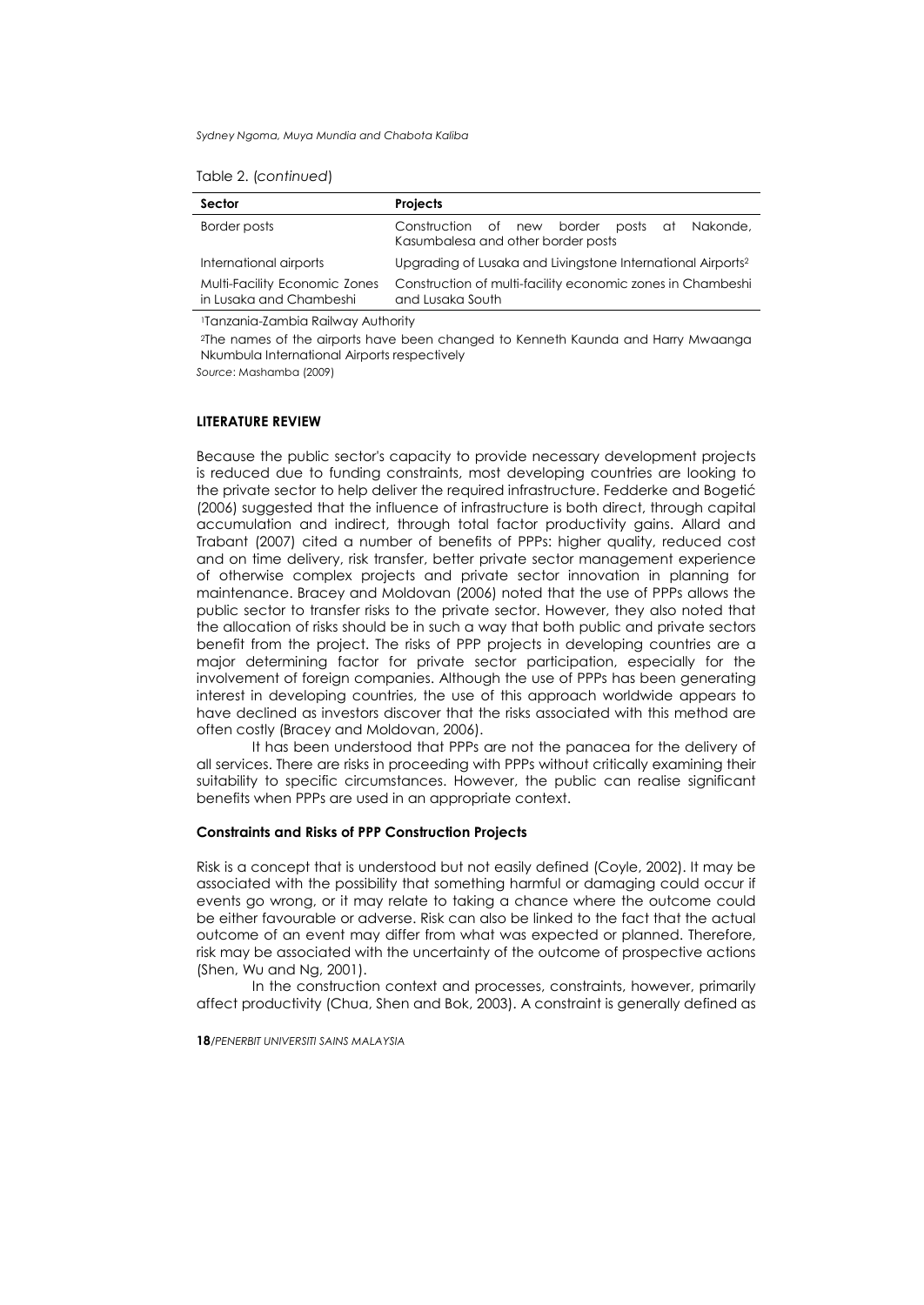anything that limits a system from achieving higher performance when measured against its "goal" in respect to continuous improvements in organisations (Goldratt, 1990). Thus, a constraint in construction is regarded as an inhibiting condition, agency, or force that limits a system's performance in a given context or environment (Mayer, Painter and Lingineni, 1995; Whelton, Penneanen and Ballard, 2004).

One of the most important drivers for value-for-money in the implementation of PPP projects is risk transfer. It implies that appropriate risks can be transferred to the private sector, which is better placed to manage them (Hayford, 2006). An optimal allocation of risk is one of the objectives of all PPPs and the value of transferability needs to be rationalised (Grimsey and Lewis, 2002; Li et al., 2005a; Tang, Shen and Cheng, 2010; Zhang, 2005). Unfortunately, risk transfer is often handled poorly in PPP projects (Ng and Loosemore, 2007). Menendez (1998) noted that in the development of PPP construction projects, four primary types of constraints and risks, which are outlined below, often need to be overcome.

### **Political-bureaucratic constraints and risks**

The fragmented decision-making caused by the involvement of multiple public agencies and the prevalent emphasis on administrative procedures rather than on strategies and results that stem from the traditional, lengthy tendering processes pose constraints to the PPP environment. In PPP projects, political risks, such as the discontinuation of concessions, tax increases, inappropriate tariff implementation and increases, and enforcement of new government policies, need to be managed (Demirag, Khadaroo and Stapleton, 2011; Nur, 2005; Abednego and Ogunlana, 2006).

In the Zambian PPP Act, the issues listed above do not appear to have been addressed. While the act stipulates the administrative procurement procedure, it does not provide specific project strategies and expected results from the PPP process. Furthermore, the management and monitoring of PPP projects under a public institution (Ministry of Finance and National Planning) as stipulated in the Zambian PPP Act is likely to be unsuccessful in delivering the intended PPP results. This is a risk to project delivery because it does not protect concessions against changes in political leadership and orientation.

## **Regulatory constraints and risks**

Ambiguous responsibilities among independent agencies and ministerial units, unclear procedures and lack of or deficient framework for the resolution of disputes affect the regulatory environment. These constraints must be overcome to provide transparent procedures for the delineation of market-competition, tariff-setting and any other legal issues related to the regulation of the general framework for project implementation and operation along with any revisions to such procedures (Menendez, 1998).

The Zambian PPP Act of 2009 does not provide a favourable regulatory environment, which can be seen by the absence of adequate technical expertise. Mukela (2007) notes that the study of best practices in the region and, particularly, in a worldwide context revealed several issues that needed to be considered for application in Zambia. The experiences of other countries using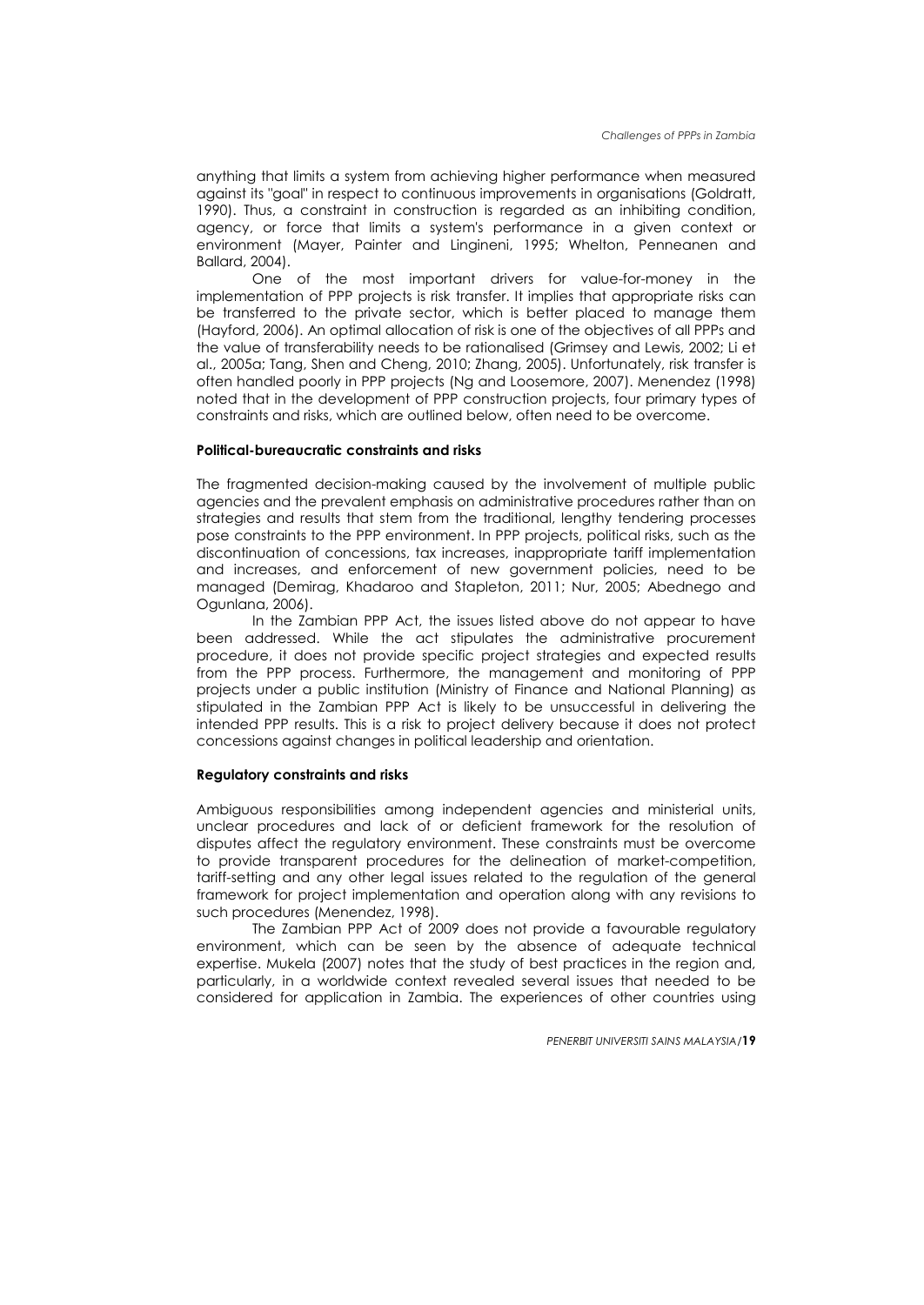PPPs were worthwhile but did not fully address certain challenges unique to the Zambian environment. One of the major challenges Zambia faces today is the limited technical capacity in both the public and private sectors to administer PPP projects and review policies. The complex and long-term nature of most PPP projects demand skills and understanding beyond that of traditional contract management or administration. Cases in other countries indicate that despite the advancements in PPP implementation, there is a substantial reliance on transaction advisors on most projects due to the range of expertise required in PPP transactions (Enfin Solutions Limited and Vention Africa, 2006).

### **Financial constraints and risks**

Financial constraints and risks stem from public budgetary limits and vague user charge policies, which need to be addressed to achieve sound financial structure for all project phases. There should be an appropriate blend of back-stopping conditions, equity contributions, or other risk-reducing measures, which can help achieve the economic objectives of specific projects for society as a whole (Menendez, 1998).

However, the Zambian PPP Act of 2009 does not provide any financial measures to address such constraints and risks. Although the act provides clauses prescribing the criteria for evaluating financial and commercial proposals, it lacks direction on appropriate PPP finance structures to ensure revenue risk reduction and user affordability of possible charges (Muleya and Zulu, 2009).

## **Methodological constraints and risks**

The methodological constraints and risks stem from frequently limited knowledge of interrelationships between variables, which prevents the clear definition of performance indicators or the estimation of values that are key to the economic and risk evaluation of projects. Overcoming these constraints could refine critical elements of PPP structuring, such as conditions under which a project may be feasible, the likelihood that certain outcomes can actually take place, the value of environmental factors, the ability to adequately define the quality of levels of service, the means of verification of compliance with agreed performance indicators and the specification of remedial actions (Menendez, 1998).

Although the Zambian PPP Act of 2009 empowers the PPP Unit to formulate performance indicators, value for engineering, feasibility conditions, environmental factors and quality levels, it does not define specific methodologies, processes and procedures to help achieve certain goals and objectives.

Risk analysis and management are important parts of the decision making process in a construction company. The construction industry and its clients are widely associated with a high degree of risk due to the nature of construction business activities, processes, environments and organisations (Kartam and Kartam, 2001). In reality, there are many projects that fail to meet deadlines as well as cost and quality targets because of poor risk management (Ng and Loosemore, 2007; Karim, 2011). Furthermore, the PPP experience cannot be simply copied from one country to another because different countries have different practices in terms of culture and policy (Sillars and Kangari, 2004).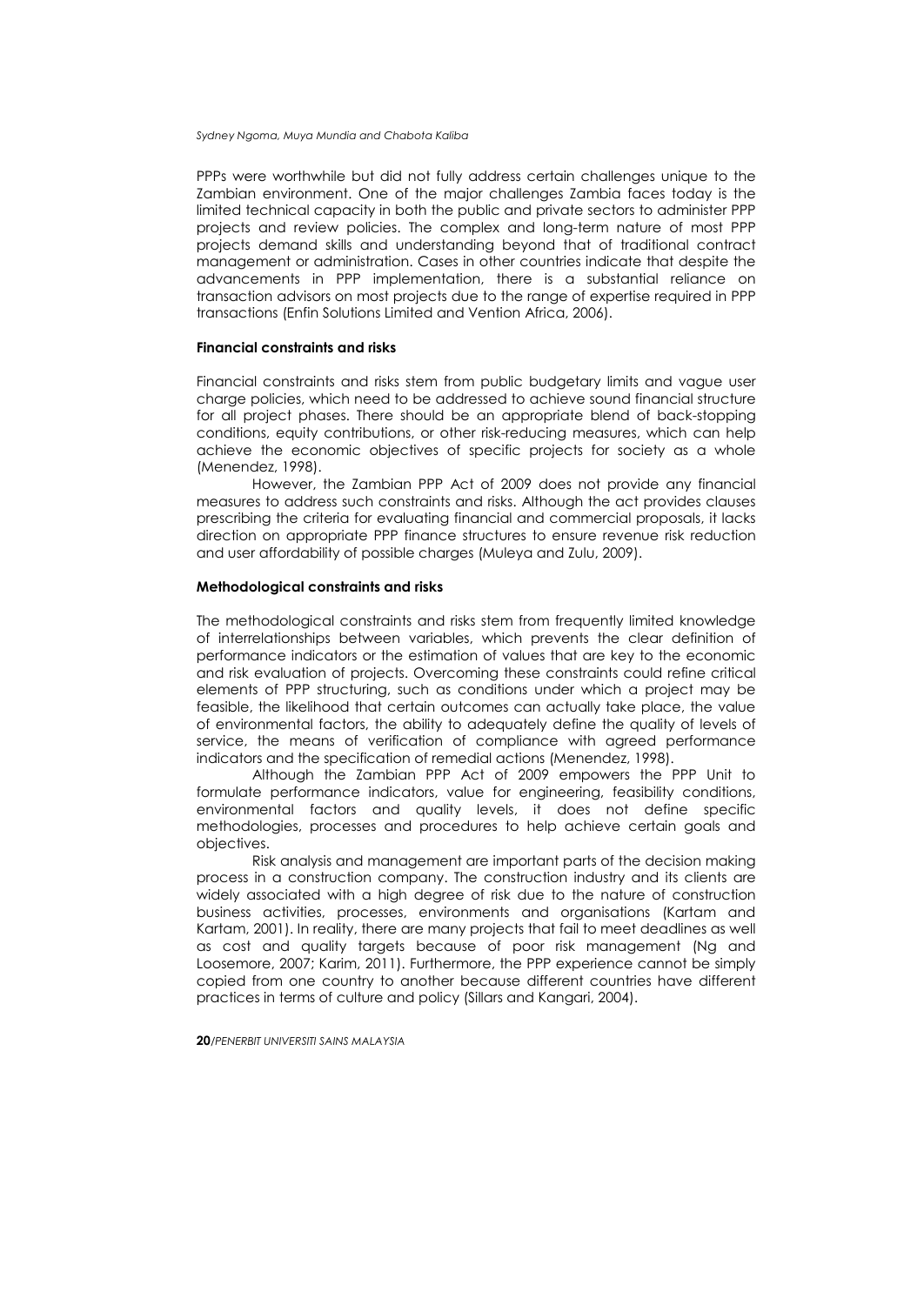According to Muleya and Zulu (2009), the proposed management and monitoring of PPP projects under a public institution as stipulated in the Zambian PPP Act is likely to be unsuccessful in delivering the intended results of the PPP. The unit under the public institution does not have the required capacity to monitor and analyse risks and constraints, including those that are financial and technical and those related to revenue, engineering, politics and innovation. The management of risk and the general procurement process must be addressed further for potential revisions.

Therefore, this report seeks to suggest potential solutions for addressing the deficiency in the PPP statutory and regulatory framework, which would result in maximising benefits while minimising risks and constraints.

### **Benefits of PPPs**

The benefits of PPPs have been widely discussed in the literature (Fedderke and Bogetić, 2006). PPPs are used as a mode for infrastructure delivery so that the public sector can consider funding other projects that otherwise would have been previously unaffordable. The PPP model has been widely seen as a promising avenue for infrastructure development in developing countries (Public Private Partnership Act 2009). According to Harris (2006), the potential PPP benefits are listed below:

1. Cost savings

The close interaction of designers and constructors in a team results in more innovative and less costly designs. The overall costs for professional services, such as those for inspections and contract management activities, can be reduced. Furthermore, the risks of project overruns can be reduced by design-build contracts. Private partners may be able to reduce the cost of operating or maintaining facilities by applying economies of scale, innovative technologies, procurements and compensation arrangements that are more flexible, or by reducing overhead costs.

2. Risk sharing

Public and private sectors can share risks at different stages (Shen, Platten and Deng, 2006). Both parties may bear certain risk outcomes via a risk allocation mechanism (Li et al., 2005b). These transference mechanisms normally leave the public sector with minimal and manageable risks (Merna and Dubley, 1998). Project risks can include cost overruns, inability to meet schedules for service delivery, difficulties in complying with environmental and other regulations, or revenues that may be inadequate for paying operating and capital costs. As the private sector brings commercial discipline into public projects, the risk of cost overruns and project delays can be drastically reduced (Li et al., 2003; Ho, 2006).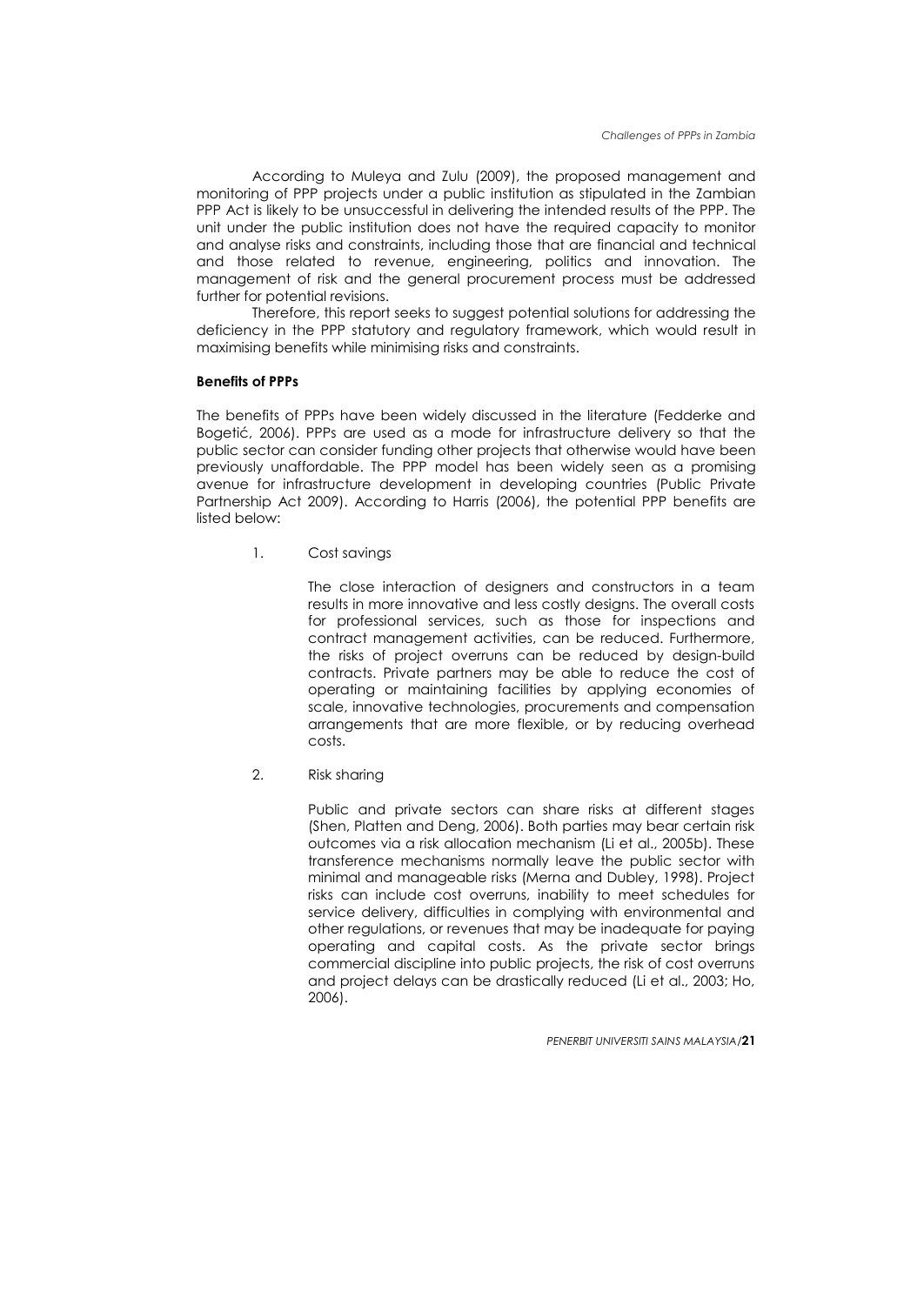3. Improvements or maintenance of existing levels of service

PPPs can introduce innovation in the way service delivery is organised and implemented. They can also introduce new technologies and economies of scale that often reduce the cost or improve the quality and level of the services. PPP projects are more often efficiently managed than those run by government agencies (Klein and Roger, 1995).

4. Enhancement of revenues

Because payback on PPP infrastructure projects depends on user fees, the true cost of delivering a particular service can easily be determined. This information offers the opportunity to introduce more innovative revenue sources that would not be possible under conventional methods of service delivery.

5. More efficient implementation

Efficiency may be achieved by combining various activities, such as design and construction, more flexible contracting and procurement, quicker approvals for capital financing and more efficient decision-making process.

6. Economic benefits

The increased involvement of the public in PPPs can help stimulate the private sector and increase employment and economic growth. Local private firms that become proficient in working on PPP infrastructure projects can "export" their expertise and earn income outside the boundaries of their own countries or regions of origin. The growth estimates presented in the Zambian national budgets indicate that there has been positive growth in the construction industry, e.g., 20.5% in 2004, 19.9% in 2005, 14.4% in 2006 and 13.3% in 2007 (Ministry of Finance and National Planning, 2008).

Thus, in establishing the policy framework for PPPs in Zambia, the government has created a platform for business to be undertaken with broadened options. By being business partners, the public and private sectors become important to each other's success and sustainability (Mukela, 2007).

## **STUDY METHODS**

The methods used in this study included literature review, structured interviews and a questionnaire survey. The literature was reviewed in terms of the content and methods used by investigators. The interviews were conducted prior to the questionnaire survey. The purpose of the interviews was to obtain preliminary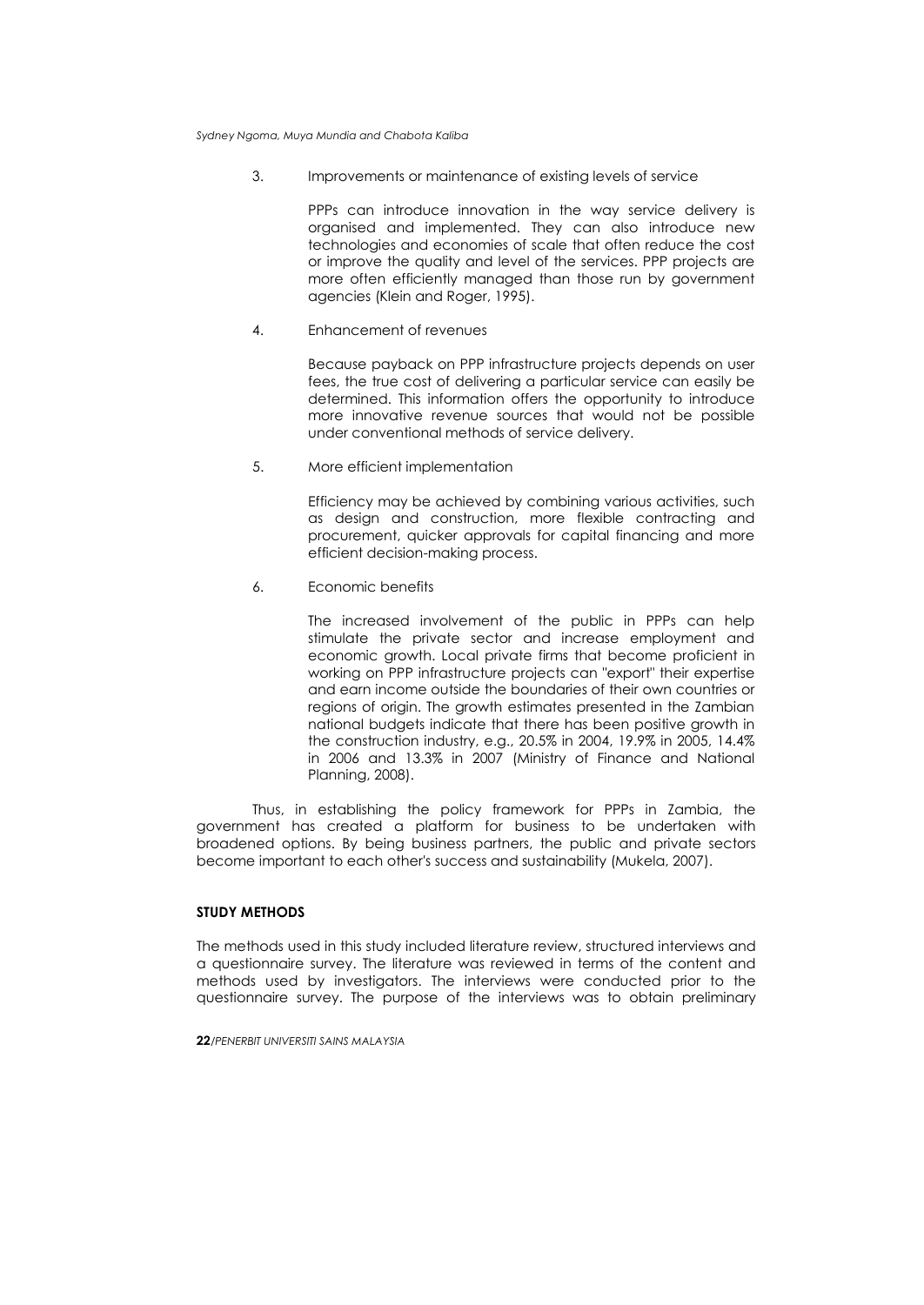information to incorporate into the questionnaire survey. The questionnaire survey was the primary data collection method and was used to generalise research findings.

The questionnaire method was used because a large coverage of the population being studied was realised within limited costs and time. A letter accompanied the questionnaire that guaranteed anonymity so that honest responses could be obtained. During data analysis, the results were stratified to eliminate any biases that could arise from any specific group of professionals in the construction industry.

The questionnaire consisted of two sections. The first section elicited information about the respondents; in the other section, their perceptions on the relative importance of factors identified from interviews and literature to the development and up-take of PPP construction projects in Zambia were noted. The questions in the second section of the questionnaire were based on a 5-point Likert scale. The Likert scale approach was selected because of its advantage in eliciting the extent of a respondent's agreement or disagreement with a statement and facilitating the generation of hierarchies of preferences for different categories of respondents in the sampled population, which can be compared (Siegel and Castellan, 1988). The target population consisted of respondents from government ministries and departments as well as private companies that included consultants and contractors actively involved in the implementation of PPPs in the construction industry at the time of the survey. The lack of an existing database of participants in PPP infrastructure projects necessitated the use of nonrandom sampling techniques. The respondents were identified through purposive and snowballing sampling techniques.

To implement this study, interviews were conducted between January and March of 2011 to obtain perspectives on the performance of PPP construction projects. The findings from both literature review and interviews were incorporated into a questionnaire survey that was administered to respondents between March and June of 2011.

The self-administered questionnaires were administered either electronically via email, delivered via post or distributed physically by hand. The responses were collected electronically through return emails, post or by hand. Fifty questionnaires were distributed and 36 were received, which led to a response rate of 72%. The targeted population was small because at the time of the study, few players in the Zambian construction industry had experience in PPP construction projects. The questionnaire sought to confirm, through a triangulation of findings, the constraints and risks to the implementation of PPP construction projects identified from literature and interviews. Furthermore, the questionnaire sought to confirm benefits arising from the implementation of PPP construction projects identified from literature and interviews.

## **DISCUSSION OF QUESTIONNAIRE RESULTS**

### **Profile of Respondents**

The respondents were consultants, contractors and financiers of PPP construction projects in either the public or private sector of the industry or from client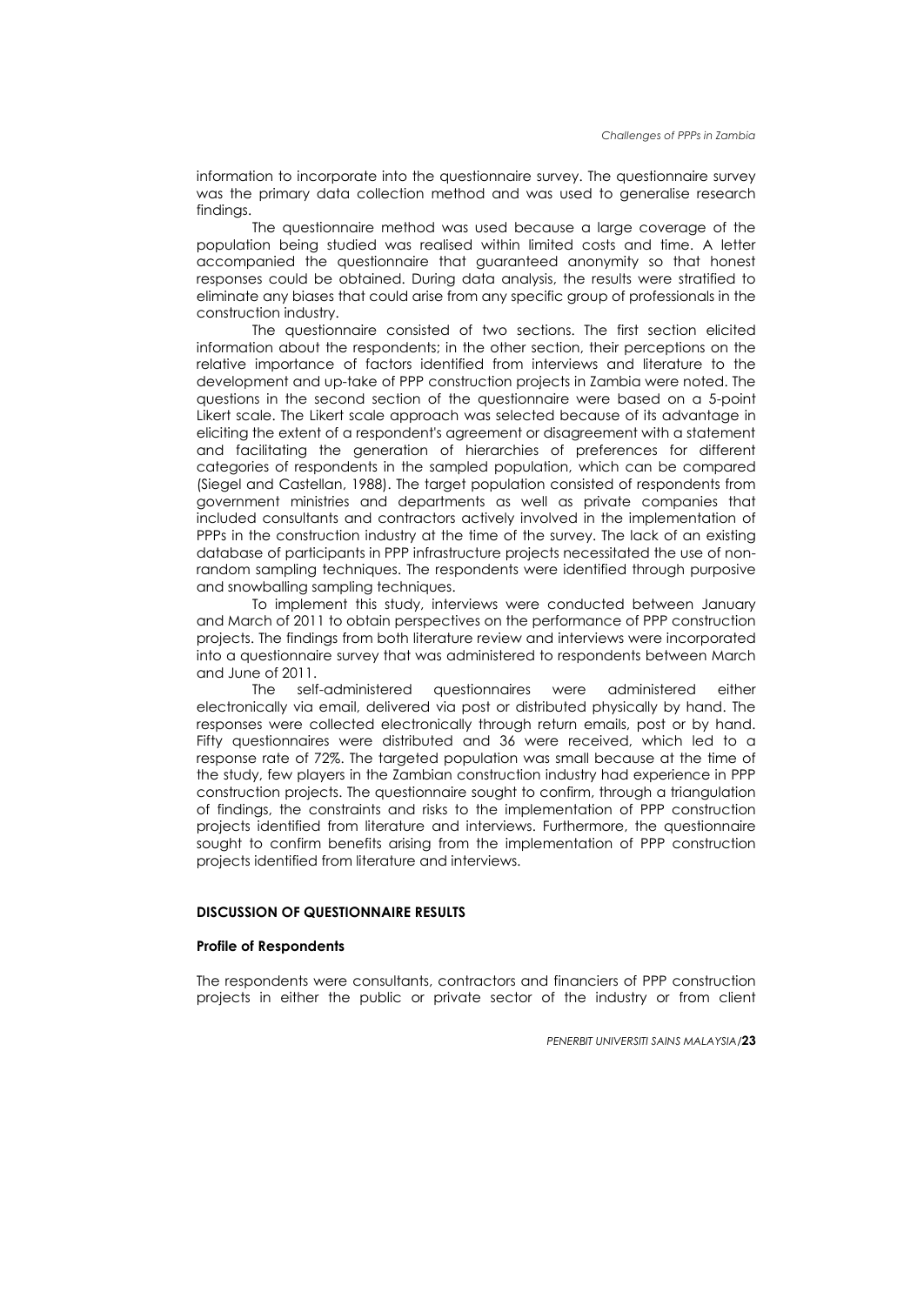organisations. The data obtained indicated that 55% of the respondents worked for client organisations, 15% worked for consulting firms, 25% worked for contractors and 5% worked for financiers. The respondents' years of experience in PPP construction projects ranged from 0 to 10 years, with over 50% having more than five years of experience. 62% of the respondents had worked on PPP construction projects with values exceeding USD 10 million while 25% had worked on projects that cost less than USD 5 million. The remaining group had worked on projects with values between USD 5 million and USD 10 million. The level of exposure exhibited by the respondents suggested that a high degree of reliability could be derived from the findings.

### **Statistical Analysis**

Twenty-three potential constraints of implementing PPP construction projects identified from the literature and confirmed during interviews were compiled and evaluated in the questionnaire survey. Additionally, 24 potential risk factors for project delivery and benefits grouped in five key areas were identified and evaluated in the questionnaire survey.

The data collected were analysed using statistical methods. The reliability of the five-point Likert scale used in the survey questionnaire was tested for internal consistency using the Cronbach's coefficient, *α*. Values of *α* ≥ 0.7 are an acceptable indication of the reliability of the scale (Siegel and Castellan, 1988). A value of *α* equal to 0.7458 was obtained, thus confirming the reliability of the scale.

An overall ranking of the constraints, by both public and private sector respondents to the delivery of PPP construction projects, was obtained using the mean score (MS) method (ibid.). To determine the ranking for each factor using the 5-point Likert scale, a 1 was assigned as "least important" and a 5 was assigned as "most important". Then, the factor rankings were arranged in descending order of importance. The MS for each constraint was computed using the following formulae (Siegel and Castellan, 1988):

$$
MS = \Sigma \frac{(f \times S)}{N}
$$

where 1≤ MS ≤5

MS = mean score,

*f* = frequency of response to each rating (1–5) for each constraint,

*s* = score given to each constraint by the respondents, ranging from 1 (least important) to 5 (most important) and

*N* = number of responses to that constraint.

In the case of a tie, the criterion for ranking was obtained based on the percentage of respondents strongly agreeing to the identified constraint.

The Mann Whitney U test, which generated *p* values, was used to determine whether there was a significant difference between the mean ranks for the constraints of implementing PPP construction projects between the public and private sector respondents. A *p* value lower than 0.05 indicated that there was a difference in perceptions between the two groups of respondents regarding the identified constraint (Siegel and Castellan, 1988).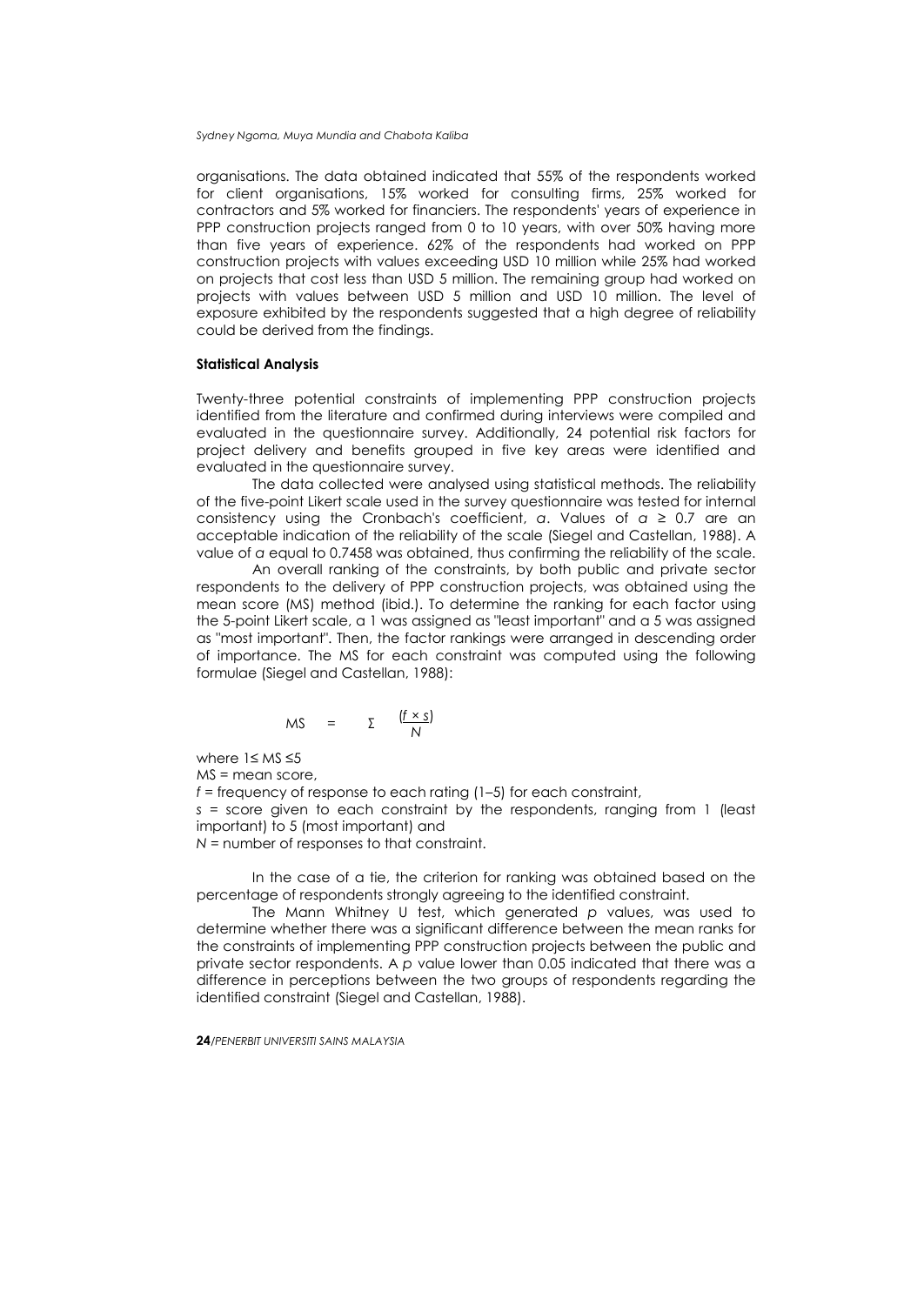To complement the Mann Whitney U test, a Spearman rank correlation coefficient (r*s*) test was performed to measure the level of agreement between the two respondent groups on their ranking of constraints in the implementation of PPP projects in Zambia. The association of the respondents in the rankings was indicated by r*s* values being significant at levels of 0.05 or less, i.e., for r*s* values greater than 0.05, there was no significant disagreement between the two respondent groups on the ranking of the constraints in implementing PPP construction projects (Siegel and Castellan, 1988).

## **Analysis of Constraints in the Implementation of PPP Construction Projects**

Twenty-three constraints were ranked by respondents from the public and private sectors and compared. The constraints were evaluated to determine their relative importance as perceived by both public and private sector stakeholders in the Zambian construction industry. Figure 1 presents the identified constraints based on the comparison of MS values.



Figure 1. Rating of Constraints to Implementation of PPP Construction Projects Based on Comparison of Mean Scores

Any factors with MS values greater than 3.40 were considered significant, which was based on the interpretation that these factors had over a 75% chance of impeding project delivery. On that basis, factors with MS values less than 3.40 were eliminated; hence, eight constraints remained on the list. As indicated in Figure 1, the top eight constraints of implementing PPP construction projects are given as follows: lack of appropriate legislation, lengthy concession agreements, lack of toll or user fee-setting policies, excessive rates of return to private investors, absence of revenue-sharing formulae, inconsistent application of evaluation tools,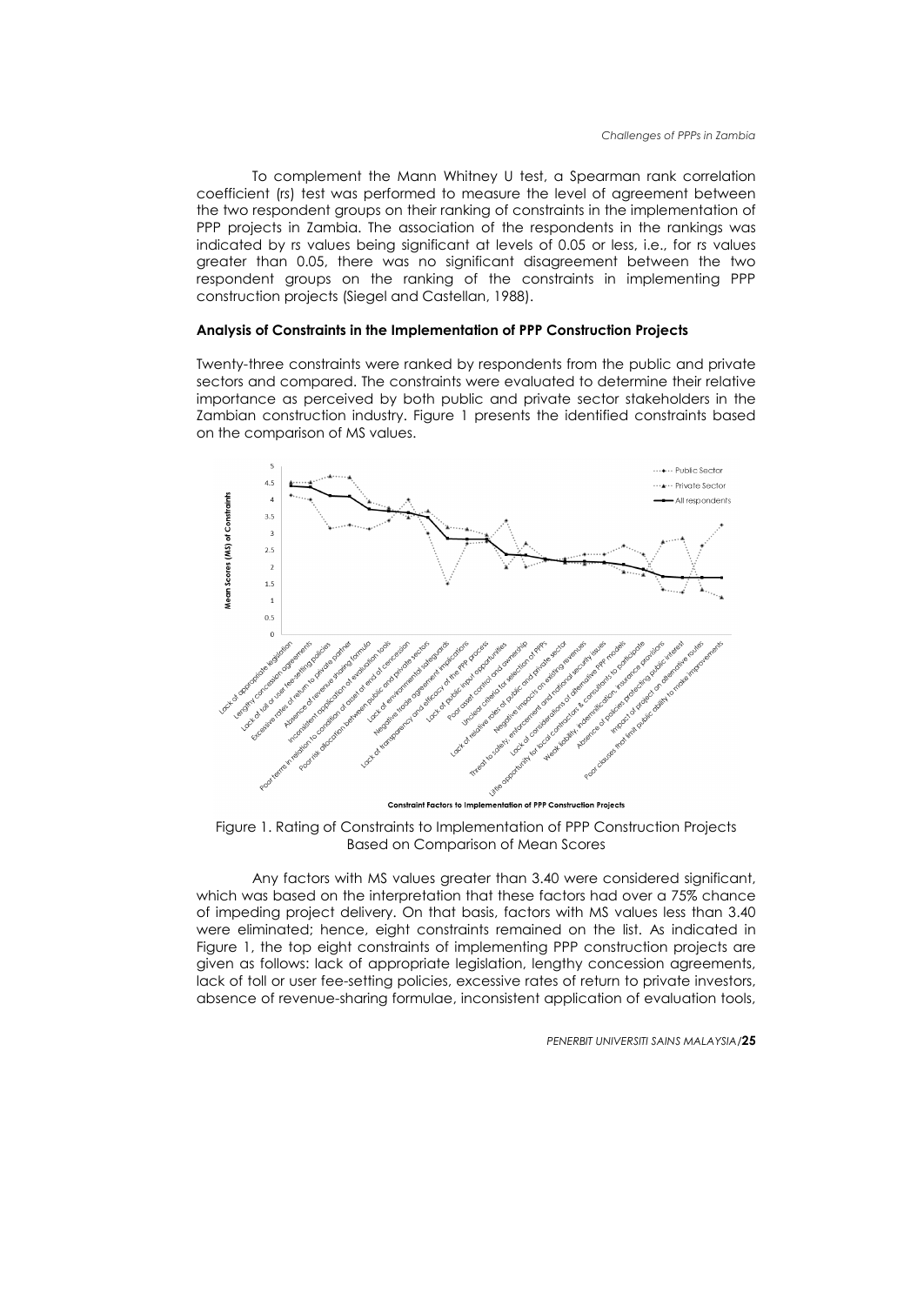such as value-for-money and benefit-cost analysis, poor terms in relation to the condition of assets at the end of the concession and poor risk allocation between public and private sectors.

Factors relating to fewer opportunities for local contractors and consultants to participate, weak liability, indemnification, insurance provisions, absence of policies to protect public interest, impact of projects on alternative routes and poor clauses that limit public ability to make competing improvements were considered insignificant in constraining the implementation of PPP construction projects. However, it did not mean that these constraints were absent from the Zambian construction industry.

A Spearman's correlation coefficient r*s* of 0.451 was obtained. This implied, with 99% confidence, that there was agreement regarding the ranking of constraints in implementing PPP construction projects between the public and private sector respondents.

The Mann Whitney U test generated a *p* value of 0.054, which confirmed that perceptions regarding constraints between the public and private sector respondents were the same. The results suggested that both public and private sectors were sensitive to shortcomings in the regulatory, risk management, financial and economic environments.

## **Analysis of Risks in the Implementation of PPP Construction Projects**

Twenty-four risk factors were ranked by the respondents from the public and private sectors and compared. The risks were later evaluated to determine their relative importance as perceived by the public and private sector respondents in the Zambian construction industry. Any factors with MS values greater than 3.40 were considered to be significant, which was based on the interpretation that these factors had over a 75% chance of inhibiting project delivery. For this reason, factors with MS values less than 3.40 were eliminated; hence, five major constraints remained on the list.

As shown in Figure 2, the results indicated that the top five risks prevalent in the implementation of PPP construction projects in Zambia were as follows: stakeholder project approval, corruption, inflation, environmental considerations and lack of experience in PPP arrangement. A test on whether there was agreement between the public and private sector respondents regarding the ranking of risks to the implementation of PPP construction projects using Spearman's correlation coefficient produced an r*s* value of 0.463. Therefore, there was no significant disagreement between the public and private sector respondents regarding the ranking of the risks in implementing PPP construction projects. This implied that, with 99% confidence, there was significant agreement regarding the ranking of risks in implementing PPP construction projects between public and private sector respondents. The Mann Whitney U test *p* value of 0.063 confirmed that the perceptions between public and private sector respondents regarding constraints were not significantly different.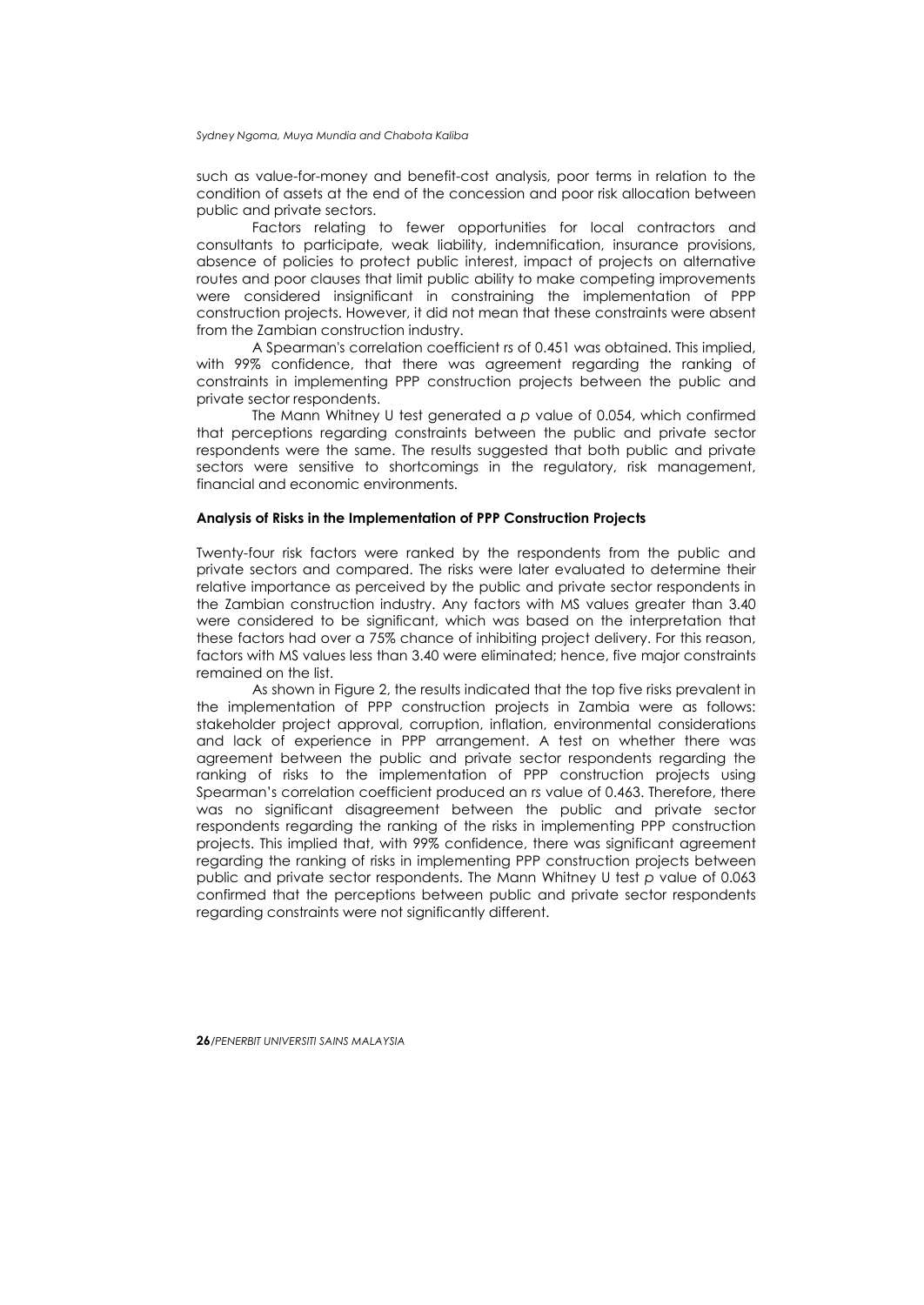

Risk Factors in Implementation of PPP Construction Projects

Figure 2. Ranking of Risks to Implementation of PPP Construction Projects

## **Analysis of Benefits to the Implementation of PPP Construction Projects**

Five benefits were ranked by the respondents from the public and private sectors and compared. The benefits were evaluated to determine their relative importance according to public and private sector stakeholders in the Zambian construction industry. The benefits with MS values greater than 3.40 were considered to be significant, which was based on the interpretation that these factors had over a 75% chance of supporting improved project delivery. Figure 3 presents the results of tests on the benefits of implementing PPP construction projects.

The benefits were considered to be significant because the MS values of the reductions in the risk of handling, improvements in the levels of services, provisions of economic benefits, savings in construction related costs and increases in infrastructural provision were greater than 3.40.

These benefits can be termed as success factors. Rockart (1982) defined success factors as "those few areas of activity in which favourable results are absolutely necessary for a manager to reach his or her goal". These benefits are essential to allow project management to be successful (Alinaitwe, Ayesiga and Rugumayo, 2012; Rockart, 1982).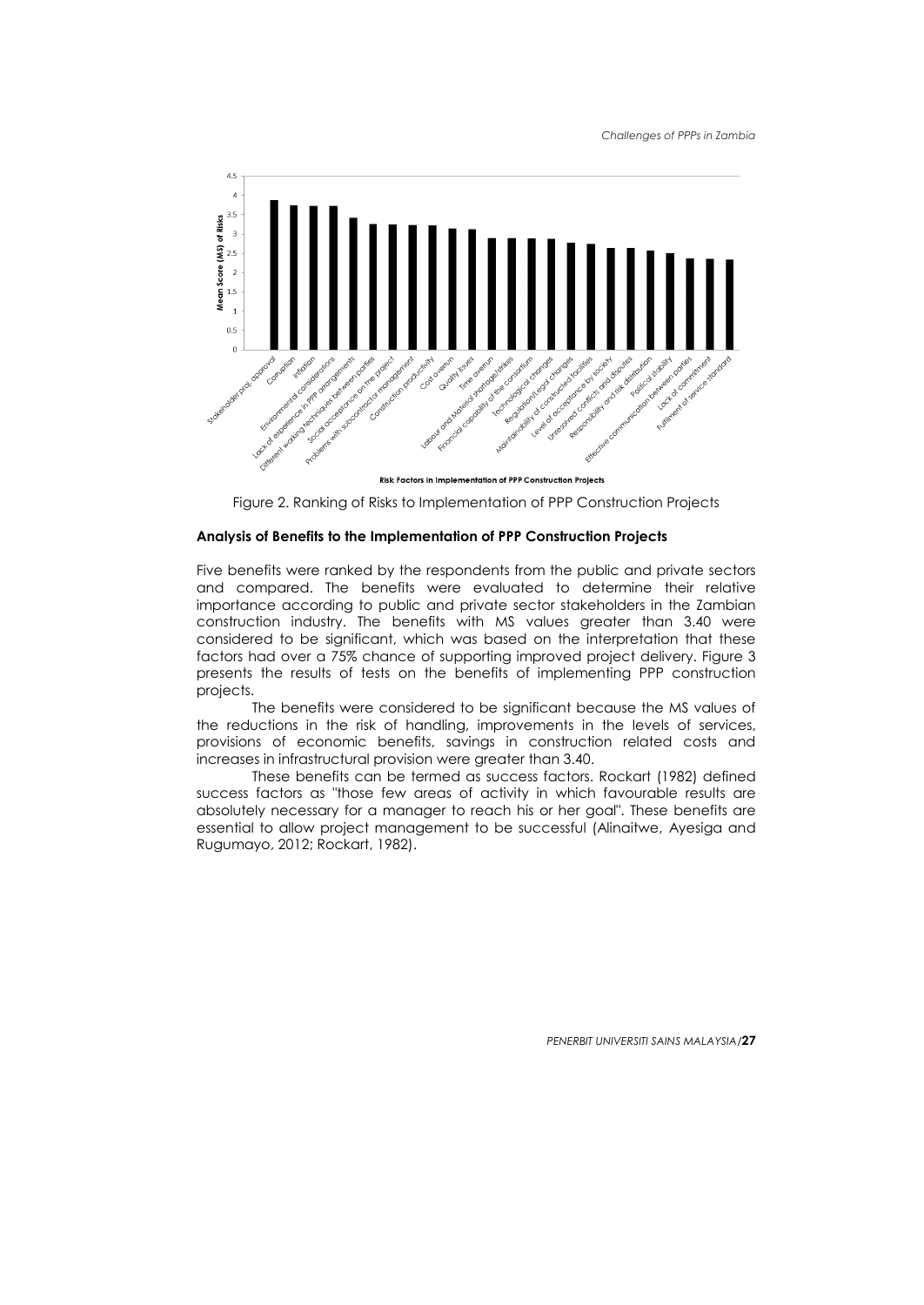

Figure 3. Ranking of the Benefits to Implementation of PPP Construction Projects

## **CONCLUSIONS**

Although the implementation of infrastructure development through PPPs could be beneficial, constraints and risks are always potential obstacles to project success. The goal of this report was to discuss a few of the challenges faced in using PPP as a mode of delivering infrastructure projects in Zambia. The use of PPP has potential benefits in that it provides an opportunity for the public sector to consider projects that would have otherwise been too costly to procure. The Zambian government's initiative to encourage private participation in infrastructure development is in the right direction. However, several issues need to be addressed to create successful and beneficial PPP construction projects. The aspects identified above are based on lessons learnt from international practice and general PPP guidance. These aspects have been compared with the studied scenario in Zambia.

The benefits, constraints and risks of implementing PPP construction projects in Zambia were identified in this report. The study established that a reduction in the risk of handling, improvement in the levels of services, provision of economic benefits, savings in construction related costs and increase in infrastructure provision were the most significant benefits. The lack of appropriate legislation, lengthy concession agreements, lack of toll or user fee-setting policies, excessive rates of return to private investors, absence of revenue-sharing formulae, inconsistent application of evaluation tools, poor terms of conditions of assets at the end of the concession and poor risk allocation between public and private sectors were the eight most significant constraints of implementing PPP construction projects in Zambia. Project approval by stakeholders, corruption, inflation, environmental consideration and lack of experience in PPP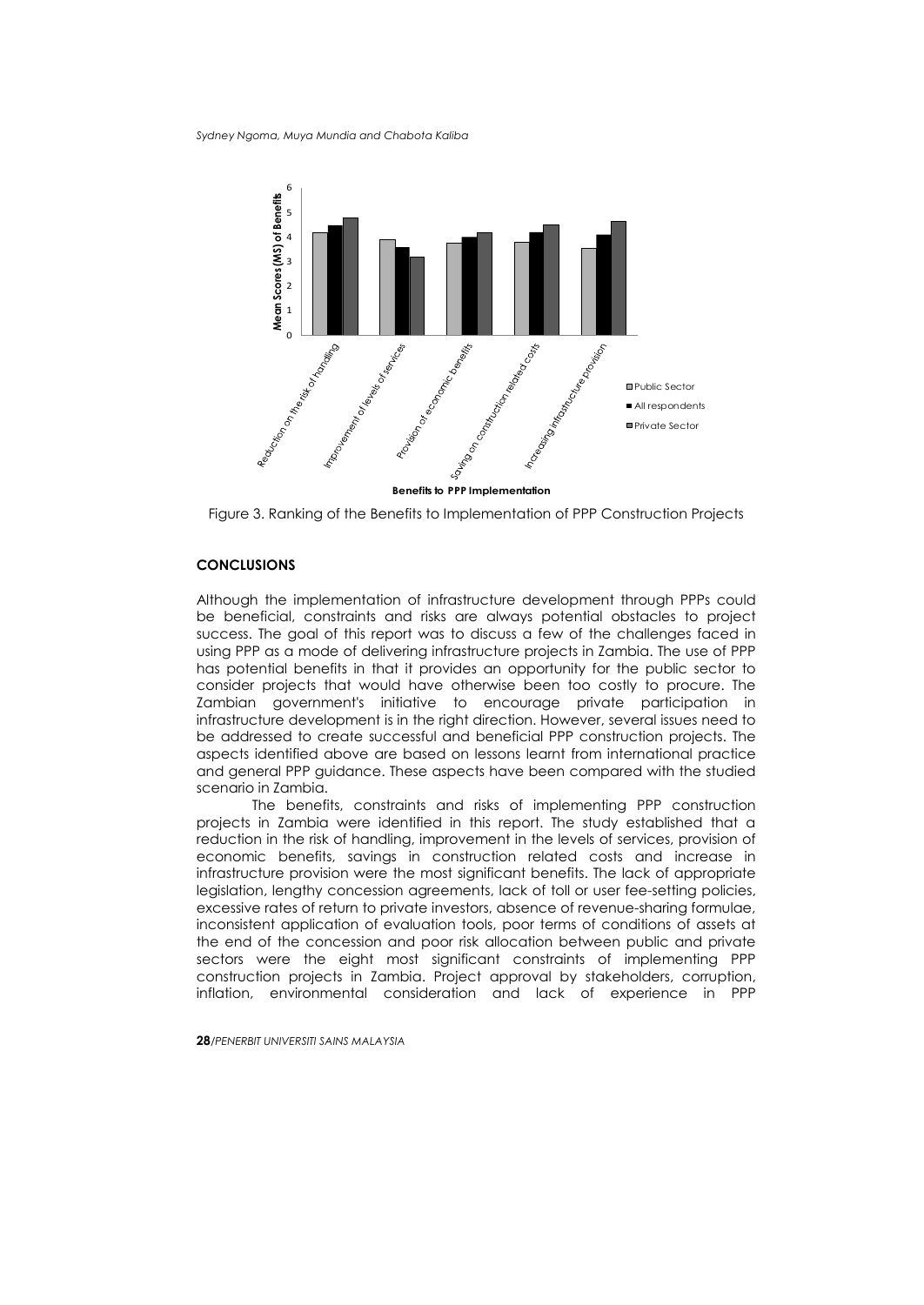arrangements were the most significant risks of implementing PPP construction projects in Zambia.

## **RECOMMENDATIONS**

To address the issues of constraints and risks of implementing PPP construction projects successfully, the causal factors need to be understood. The results of the study indicated in this report could help PPP project implementers carefully monitor and manage projects by watching for factors with high constraint and risk ratings.

The key areas of legal and regulatory governance, risk management and procurement, and economics and finance should be clearly addressed in PPP construction projects in Zambia. For legal and regulatory governance, the institutional capacity for PPPs needs to be strengthened by establishing an independent "PPP Unit" separate from the existing public procurement agencies. This unit is to provide a platform for advice and best practice guidance on PPPs. The PPP Act of 2009 needs to be revised to include appropriate legislation frameworks related to the length of the concession period, terms on conditions of assets at the end of the concession period, rate of returns, revenue-sharing formulae and user fee-setting policies. This revision will ensure that the country has suitable legal framework.

Furthermore, the operations of the PPP Unit need to be decentralised from the national to provincial level to develop the necessary capacity in the local government. This decentralisation will deal with the lack of project approval by various stakeholders because education programmes will be tailored for specific PPP project environments. This action would further ensure that there is a suitable and supportive authority that would not change regardless of change in political governance. This stability is required because there is a need to consider various options in addressing reforms, especially in view of the different sectors of the economy. Certain reforms may not be applicable or as effective for some sectors; therefore, when designing reforms, governments as well as the private sector should consider the specific reform requirements of each sector. Zambia could learn from other regions that, despite best practices being universally acceptable and adaptable, it is important that these requirements be aligned in accordance with specific objectives, capacity and economic status of a nation. Furthermore, social goals differ from one country to another; thus, reform programmes should be designed to consider existing but varying social needs.

To manage corruption, the Anti-Corruption Act must be strengthened to encourage transparency and improve institutional quality. The PPP Act must be used in conjunction with the Anti-Corruption Act to curb this vice. Furthermore, the legal committee of the PPP Unit must be mandated to reveal specific clauses in the tender and contract documents to reduce bureaucracy.

To curb risks related to inflation, the country's fiscal policies must be strengthened as a way of stabilising the macroeconomic environment. The government must also ensure that the cost of capital is affordable, long-term credit lines with attractive interest rates are available and inflation price are stable. The externalisation of currency and foreign exchange regulations must be well balanced so that investors are not scared away and the local currency is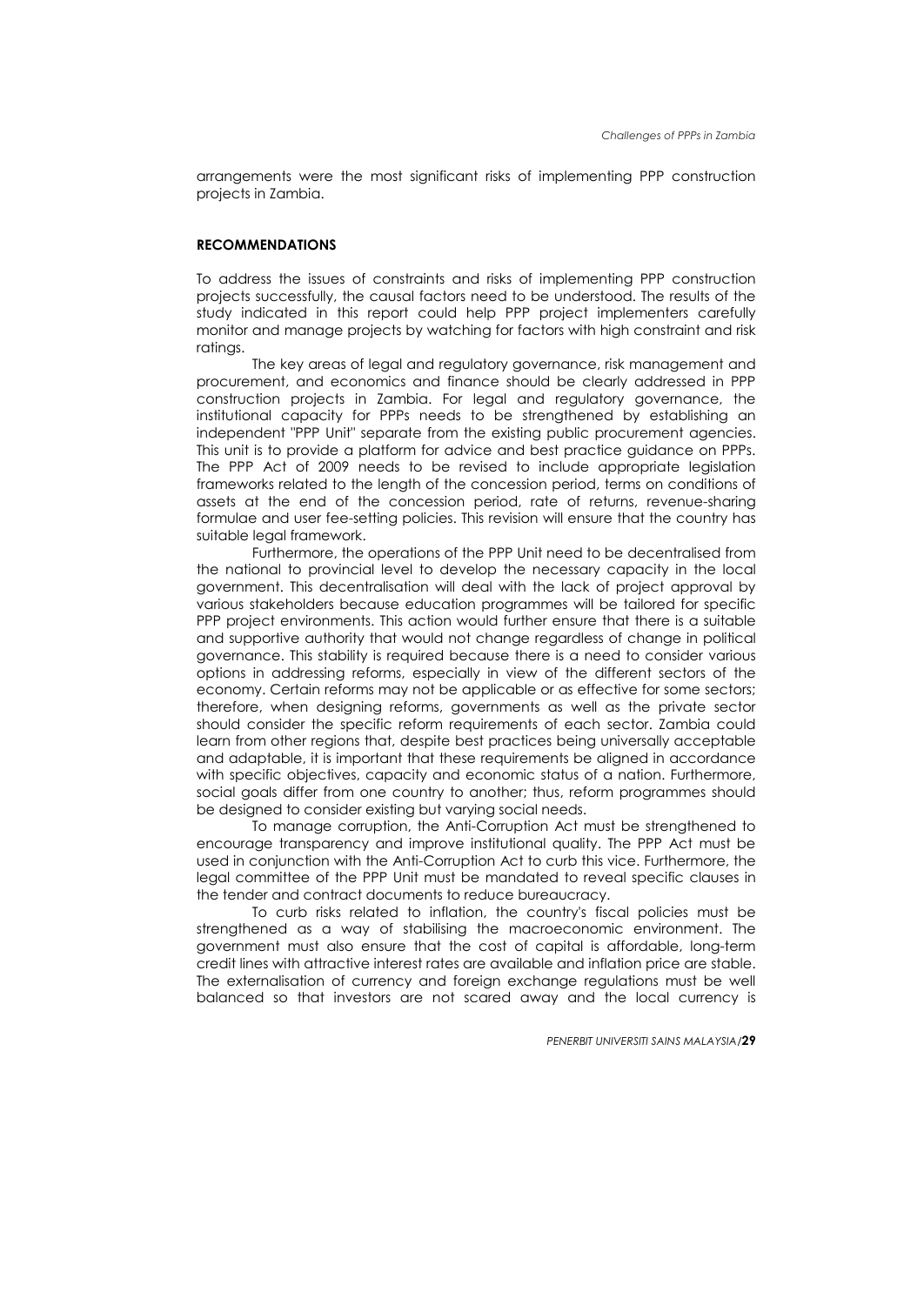stabilised. Furthermore, financial institutions must be available to finance PPP construction projects.

When implementing PPP construction projects, the environmental regulations must be considered. Apart from recruiting an environmental expert from the Environmental Council of Zambia in the PPP Unit, all projects must be screened. Only environmental friendly projects must be approved. This restriction would reduce the impact of PPP construction projects on the environment.

Because of the lack of experience in PPP arrangements, more technocrats need to be trained through exchange programmes with other countries dealing in PPPs. Locally, specific programmes should be developed to train individuals in all areas of responsibility in PPP construction projects. Relevant regulatory institutions, such as the Technical Education, Vocational and Entrepreneurship Training Authority (TEVETA), universities and other institutions, should also consider incorporating PPPs in their curricula for construction related academic programs. This addition could help expand the knowledge base and widen opportunities for private investors to engage in public sector projects.

The unit under the public institute does not have the required capacity to monitor and analyse risks, which include financial, technical, revenue, engineering, political and innovation. The management of risk and the general procurement process must be addressed further for possible revision. Therefore, it is imperative that an appropriate risk management structure be devised specifically for the Zambian environment. The use of private finances from the international market will continue to be challenging due to various reasons. However, one of the challenges for private investors will be the guarantee of revenue risks to recoup the investment. Thus, appropriate PPP finance structures need to be devised to ensure that revenue risks are reduced while ensuring user affordability of possible charges.

Although the study described in this report provided valuable insights, the findings were based on the Zambian experience. Further studies are needed to investigate the challenges that plague other countries, especially those in the developing world. Therefore, it is necessary to continuously improve the PPP policy document and research further how the PPP can be best implemented in Zambia to produce the best results.

## **REFERENCES**

- Abednego, M.P. and Ogunlana, S.O. (2006). Good project governance for proper risk allocation in public-private partnerships in Indonesia. *International Journal of Project Management*, 24(7): 622–634.
- Alinaitwe, H., Ayesiga, R. and Rugumayo, A. (2012). Success factors for implementation of private-public partnerships in the construction industry in Uganda. *Proceedings: 4th West Africa Built Environment Research Conference*. Abuja, Nigeria, 24–26 July.
- Allard, G. and Trabant, A. (2007). *Public-Private Partnerships in Spain: Lessons and Opportunities*. Madrid: Instituto de Empresa Business School.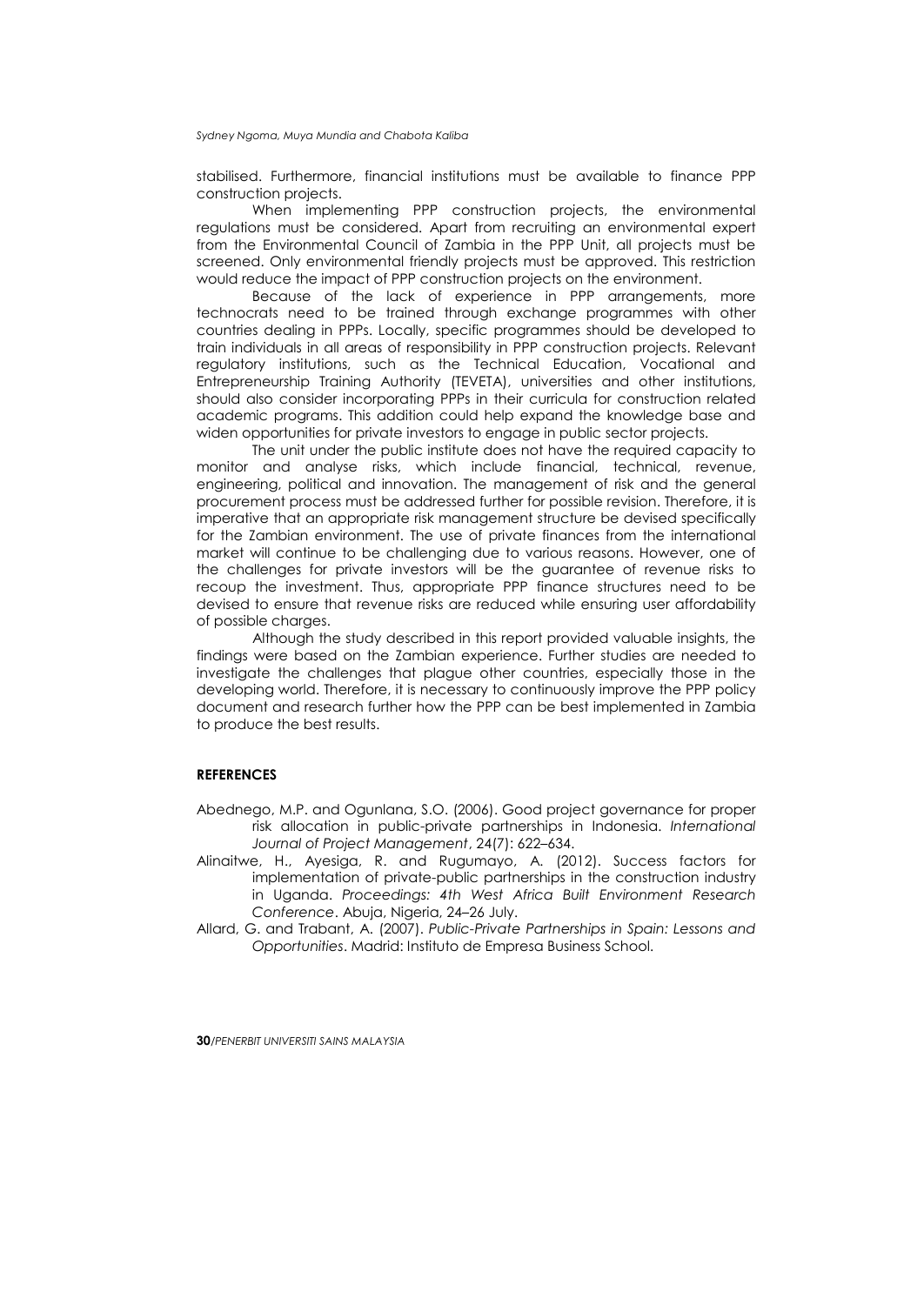- Bracey, N. and Moldovan, S. (2006). Public-private partnerships: Risks to the public and private sector. Paper presented at *The 6th Global Conference on Business and Economics*. Gutman Conference Center, USA, 15–17 October.
- Chua, D.K.H., Shen L.J. and Bok, S.H. (2003). Constraint-based planning with integrated production schedule over internet*. Journal of Construction Engineering and Management*, 129(3): 293–301.
- Coyle, B. (2002). *Risk Awareness and Corporate Governance*. London: Financial World Publishing.
- Demirag, I., Khadaroo, I. and Stapleton, P. (2011). Risks and the financing of PPP: Perspectives from the financiers. *The British Accounting Review*, 43(4): 294– 310.
- Enfin Solutions Limited and Vention Africa. (2006). *Report on the Desk Study to Assess the Capacity of the Private Sector to Engage in Public-Private Partnership Initiatives*. Lusaka, Zambia: Enfin Solutions Limited and Vention **Africa**
- Fedderke, J. and Bogetić, Z. (2006). Infrastructure and growth in South Africa: Direct and indirect productivity impacts of 19 infrastructure measures. World Bank Policy Research Working Paper 3989. South Africa: University of Cape Town.
- Grimsey, D. and Lewis, M.K. (2005). Are public-private partnerships value for money? Evaluating alternative approaches and comparing academic and practitioner views. *Accounting Forum*, 29(4): 345–378.
- Grimsey, D. and Lewis, M. (2002). Evaluating the risks of PPP for infrastructure. *International Journal of Project Management*, 20(2): 107–118.
- Goldratt, E.M. (1990). *Theory of Constraints*. Great Barrington, USA: North River Press.
- Hammami, H., Ruhashyankiko, J. and Yehoue, E. (2006). Determinants of publicprivate partnerships in infrastructure. *IMF Working Paper WP/06/99*. Washington DC: International Monetary Fund.
- Harris, S. (2006). Implementing a PPP programme: Key messages for government. *Proceedings: The International Conference on Public-Private Partnerships*. Manila, Philippines.
- Hayford, O. (2006). Successfully allocating risk and negotiating a PPP Contract. *Proceedings: 6th Annual National Public-Private Partnerships Summit: Which Way Now for Australia's PPP Market?* Rydges Jamison, Sydney, Australia, 16–17 May.
- Ho, S.P. (2006). Model for financial re-negotiation in public-private partnership projects and its policy implications: Game theoretic view. *Journal of Construction Engineering and Management*, 132(7): 678–688.
- Karim, N.A.A. (2011). Risk allocation in public-private partnership (PPP) projects: A review of risk factors. *Journal of Sustainable Construction, Engineering and Technology*, 2(2): 8–16.
- Kartam, S.A. and Kartam, N.A. (2001). Risk and its management in the Kuwaiti construction industry: A contractor perspective. *International Journal of project Management*, 19(6): 325–335.
- Klein, M. and Roger, A. (1995). Back to the future: The potential in infrastructure privatization. *World Bank Public Policy for the Private Sector, Note No. 30*. Washington DC: World Bank.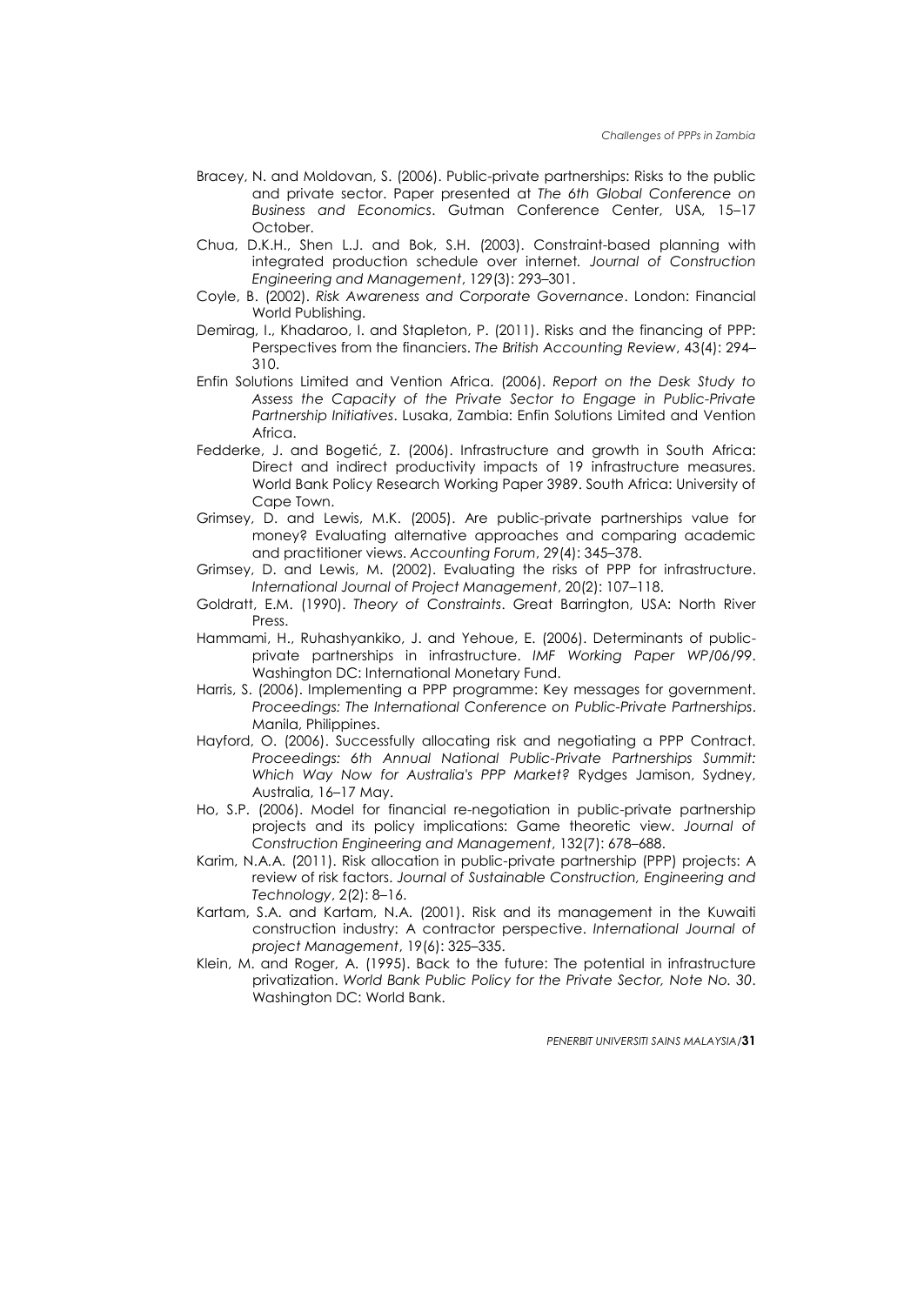- Li, B., Akintoye, A., Beck, M. and Hardcastle, C. (2003). *An Overview of Public– Private Partnership: Managing Risks and Opportunities*. Oxford: Blackwell Science Ltd.
- Li, B., Akintoye, A., Edwards, P.J. and Hardcastle, C. (2005a). The allocation of risk in PPP/PFI construction projects in the UK. *International Journal of Project Management*, 23(1): 25–35.
- ———. (2005b). Critical success factors for PPP/PFI projects in the UK construction industry. *Construction Management and Economics*, 23(5): 459–471.
- Mashamba, S. (2009). *Developments in the Zambian Construction Industry and the Expected Roles of Our Construction Schools*. Lusaka, Zambia: National Council for Construction.
- Mayer, R.J., Painter, M.K. and Lingineni, M. (1995). Information Integration for Concurrent Engineering (IICE) towards a Method for Business Constraint Discovery (IDEF9). Texas: Human Resources Directorate Logistics Research Division, Knowledge Based Systems, Inc.
- Menendez, A. (1998). Constraints and opportunities for PPP transport projects. *Proceedings: Seminar on Public Transport: Private Sector Solutions for Investment and Services*. Washington, USA, 5–6 November.
- Merna, T. and Dubley, R. (1998). *Financial Engineering in the Procurement of Projects*. Hong Kong: Asia Law and Practice.
- Ministry of Finance and National Planning. (2008). *Government Republic of Zambia 2008 Budget*. Zambia: Ministry of Finance and National Planning.
- Mukela, M. (2007). *The Significant Other: A Case of Public-Private Partnership in Zambia, Lessons Learned in the Infrastructure Reform Process*. Lusaka, Zambia: Zambia Printers.
- Muleya, F. and Zulu, S. (2009). Delivering infrastructure development using PPP/PFI: A challenge for Zambia. *Proceedings: The 6th Built Environment Conference of the Association of Schools of Construction of Southern Africa (ASOCSA)*. Livingstone, Zambia, 5–7 March.
- Ng, A. and Loosemore, M. (2007). Risk Allocation in the private provision of public infrastructure. *International Journal of Project Management*, 25(1): 66–76.
- Nur, W. (2005). Analisa kelayakan financial proyek jalan tol: Studi kasus jalan tol Cipularang (Feasibility study of toll-road project financing: A case study of the Cipularang-toll-way). PhD diss. Politeknik Negeri Jakarta.
- Rockart, M. (1982). *Factors Affecting Business Growth*. New York: Wiley.
- Shen, L.Y., Platten, A. and Deng, X.P. (2006). Role of public-private partnerships to manage risks in public sector projects in Hong Kong. *International Journal of Project Management*, 24(7): 587–594.
- Shen, L.Y., Wu, G.W.C. and Ng, C.S.K. (2001). Risk assessment for construction joint ventures in China. *Journal of Construction Engineering and Management*, 127(1): 76–81.
- Siegel, S. and Castellan, J. (1988). *Non-Parametric Statistics for the Behavioural Sciences*. New York: McGraw-Hill Book Company.
- Sillars, D.N. and Kangari, R. (2004). Predicting organizational success with a projectbased joint venture alliance. *Journal of Construction Engineering and Management*, 130(4): 500–508.
- Tang, L., Shen, Q. and Cheng, E.W.L. (2010). A review of studies on public–private partnership projects in the construction industry. *International Journal of Project Management*, 28(7): 683–694.